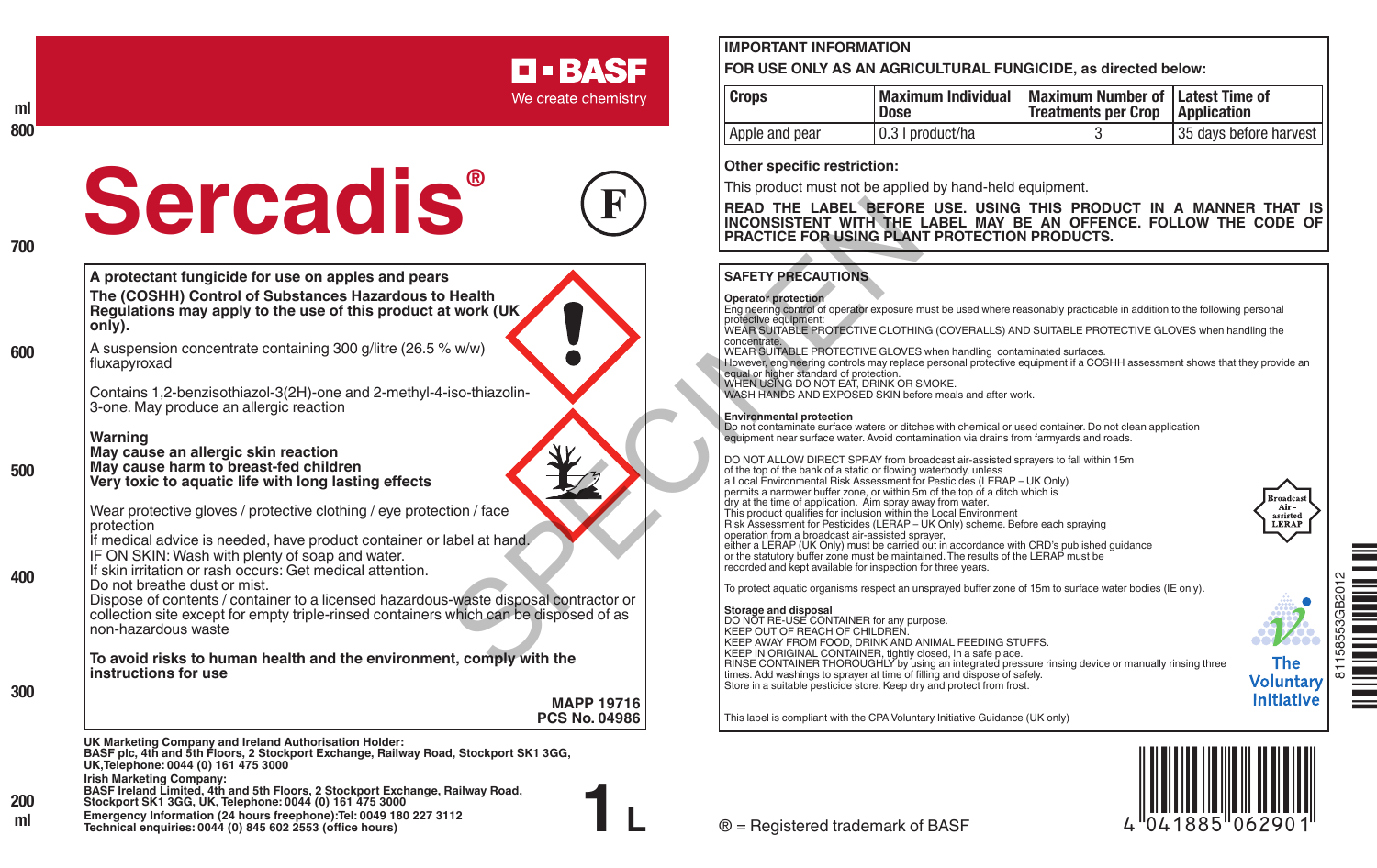#### **DIRECTIONS FOR USE**

IMPORTANT: This information is approved as part of the Product Label. All instructions within this section must be read carefully in order to obtain safe and successful use of this product. Sercadis is a protectant fungicide for the control of apple scab *(Venturia inaequalis)* in apples, pear scab *(Venturia pirina)* in pears and powdery mildew *(Podosphaera leucotricha)* in apples and pears.

#### **Restrictions/Warnings**

Consult processor before use on crops grown for use in cider or perry production.

For professional use only.

#### **Disease control**

Sercadis is a protectant fungicide for the control of apple scab *(Venturia inaequalis)* in apples, pear scab *(Venturia pirina)* in pears and powdery mildew *(Podosphaera leucotricha)* in apples and pears.

#### **Resistance Management**

**GROUP** 7 **FUNGICIDE**

Sercadis contains fluxapyroxad, a succinate dehydrogenase inhibitor (SDHI) belonging to FRAC Group 7.

Effective disease management is a critical component in delaying the build-up of resistant pathogen populations. Therefore Sercadis should be applied according to the manufacturer's recommendations for the target disease at the rate and timings indicated.

For further advice on resistance management contact your agronomist or specialist advisor or visit the FRAG-UK website.

Sercadis should be applied preventatively.

In order to reduce the risk of resistance, Sercadis should be used in rotation or in mixture with products from a different cross-resistance group, i.e. non-SDHI fungicides. Tank-mix partners should provide satisfactory disease control when used alone against the target disease.

A maximum of three applications of Sercadis per year are permitted either alone or in tank-mix. FRAC have produced guidance on the total number of SDHI fungicide applications per crop and these should be followed, which may reduce the total number of applications. A maximum of two consecutive applications of an SDHI fungicide is recommended. Water volume<br>
Sercadis should be applied in a way olume sercadis should be applied in a way olume should be based on the signal<br>
(Venturia inaequalis) in apples<br>
Sephaera leucotricha) in apples<br>
Time of application<br>
Apply

#### **Crop Specific Information**

#### **Apples and pears**

Sercadis can be used on all apple and pear varieties.

#### **Apple and pear scab** *(Venturia spp.)*

#### **Time of application**

Apply Sercadis preventatively from the start of bud burst and repeat at 7-10 day intervals. Use a maximum of three applications of Sercadis per year. A minimum of 35 days must elapse between the last spray and harvest.

#### **Rate of application**

Apply Sercadis at 0.25 - 0.3 litres of product per hectare, depending on disease pressure. Under high disease pressure control of *Venturia inaequalis* on apples may be reduced.

#### **Water volume**

Sercadis should be applied in a water volume of 150-1500 litres of water per hectare. Water volume should be based on the size of the trees and leaf area at application and sufficient to ensure good coverage.

#### **Powdery mildew** *(Podosphaera leucotricha)*

#### **Time of application**

Apply Sercadis preventatively from the start of bud burst and repeat at 7-14 day intervals. Use a maximum of three applications of Sercadis per year. A minimum of 35 days must elapse between the last spray and harvest.

#### **Rate of application**

Apply Sercadis at 0.25 litres of product per hectare.

#### **Water volume**

Sercadis should be applied in a water volume of 150-1500 litres of water per hectare. Water volume should be based on the size of the trees and leaf area at application and sufficient to ensure good coverage.

## **Mixing and Application**

#### **Mixing**

Never prepare more spray solution than is required.

Three quarters fill the tank with clean water and start the agitation. To ensure thorough mixing of the product, invert the container several times before opening. Add the required quantity of Sercadis to the spray tank while re-circulating. Add the remainder of the water and continue agitation until spraying is complete.

On emptying the container, rinse container thoroughly by using an integrated pressure rinsing device or by manually rinsing three times. Add washings to tank at time of filling and dispose of container safely.

#### **Application**

For application in apples and pears, apply as a MEDIUM spray, as defined by BCPC.

#### **Sprayer cleaning**

Wash sprayer thoroughly immediately after use, using clean water and following the sprayer cleaning guidance provided by the equipment manufacturer.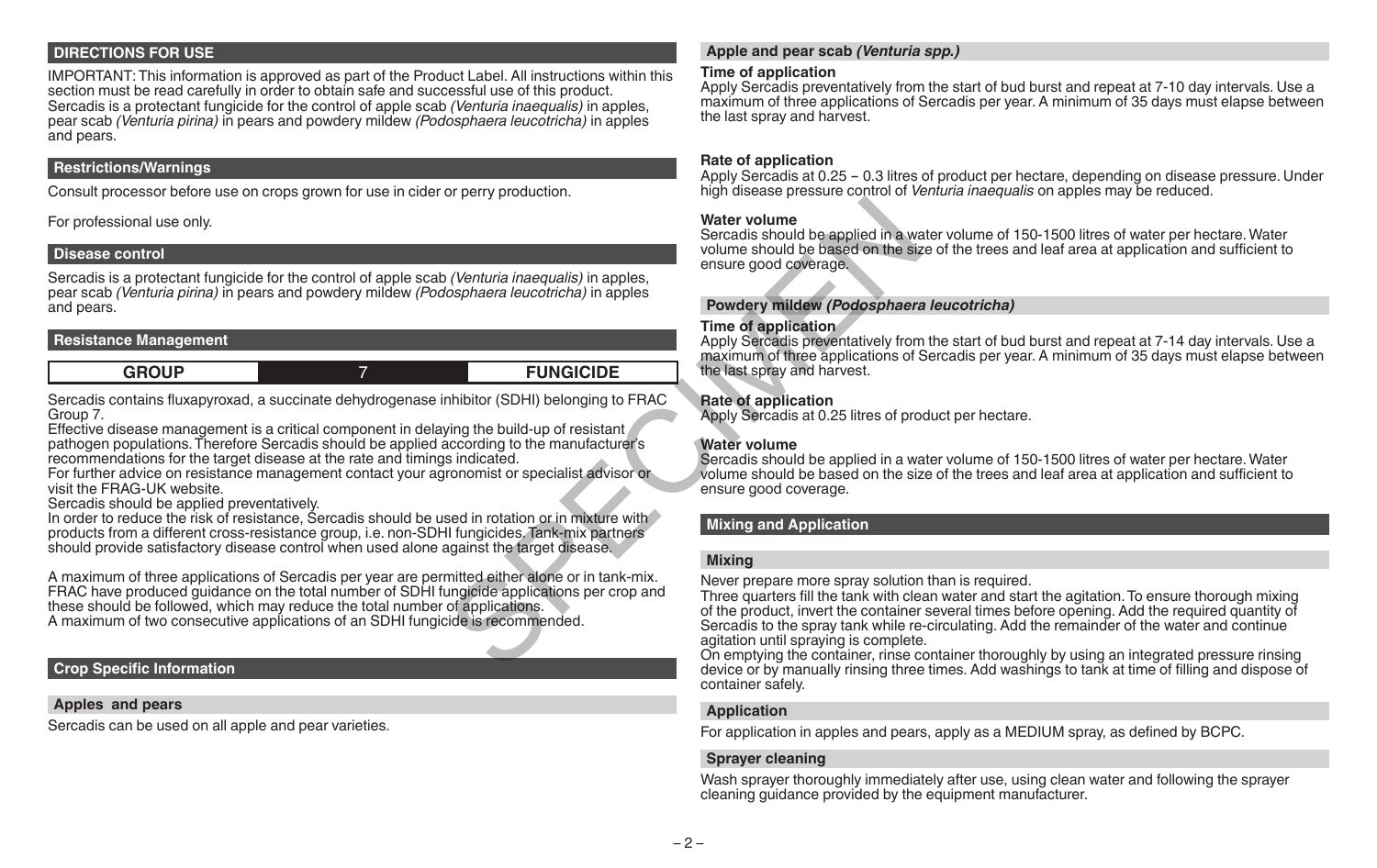#### **Compatibility**

For details of compatibilities contact your distributor, local BASF representative, the BASF Technical Services Hotline: 00 44 (0) 845 602 2553 or visit our website on:

UK: www.agriCentre.basf.co.uk

IE: www.agriCentre.basf.ie

#### **Trademark Acknowledgements**

Sercadis is a registered trademark of BASF.

#### **The following does not form part of the product label under S.I. No. 159 of 2012 (Ireland only) or under the Plant Protection Product Regulations 1107/2009. (UK only)**

With many products there is a general risk of resistance developing to the active ingredients. For this reason a change in activity cannot be ruled out. It is generally impossible to predict with certainty how resistance may develop because there are so many crop and use connected ways of influencing this. We therefore have to exclude liability for damage or loss attributable to any such resistance that may develop. To help minimise any loss in activity the BASF recommended rate should in all events be adhered to.

Numerous, particularly regional or regionally attributable, factors can influence the activity of the product. Examples include weather and soil conditions, crop plant varieties, crop rotation, treatment times, application amounts, admixture with other products, appearance of organisms resistant to active ingredients and spraying techniques. Under particular conditions a change in activity or damage to plants cannot be ruled out. The manufacturer or supplier is therefore unable to accept any liability in such circumstances. All goods supplied by us are of high grade and we believe them to be suitable, but as we cannot exercise control over their mixing or use or the weather conditions during and after application, which may affect the performance of the material, all conditions and warranties, statutory or otherwise, as to the quality or fitness for any purpose of our goods are excluded and no responsibility will be accepted by us for any damage or injury whatsoever arising from their storage, handling, application or use; but nothing should be deemed to exclude or restrict any liability upon us which cannot be excluded or restricted under the provisions of the Unfair Contract Terms Act 1977 or any similar applicable law. nder S.I. No. 159 of 2012 (Ireland<br>
agricentre.bast.co.uk/Sercadis/MS<br>
oping to the active ingredients.<br>
Alternatively, contact your supplier.<br>
Alternatively, contact your supplier.<br>
Alternatively, contact your supplier.<br>

## **Section 6 of the Health and Safety at Work Act**

#### **Additional Product Safety Information (UK only)**

The product label provides information on a specific pesticidal use of the product; do not use otherwise, unless you have assessed any potential hazard involved, the safety measures required and that the particular use has "off-label" approval or is otherwise permitted under the Plant Protection Products Regulations.

The information on this label is based on the best available information including data from test results.

## **UK Safety Data Sheet**

To access the Safety Data Sheet for this product scan the QR code or use the weblink below:



agricentre.basf.co.uk/Sercadis/MSDS

Alternatively, contact your supplier.

## **Ireland Safety Data Sheet**

To access the Safety Data Sheet for this product scan the QR code or use the weblink below:



agricentre.basf.ie/Sercadis-IE/MSDS Alternatively, contact your supplier.